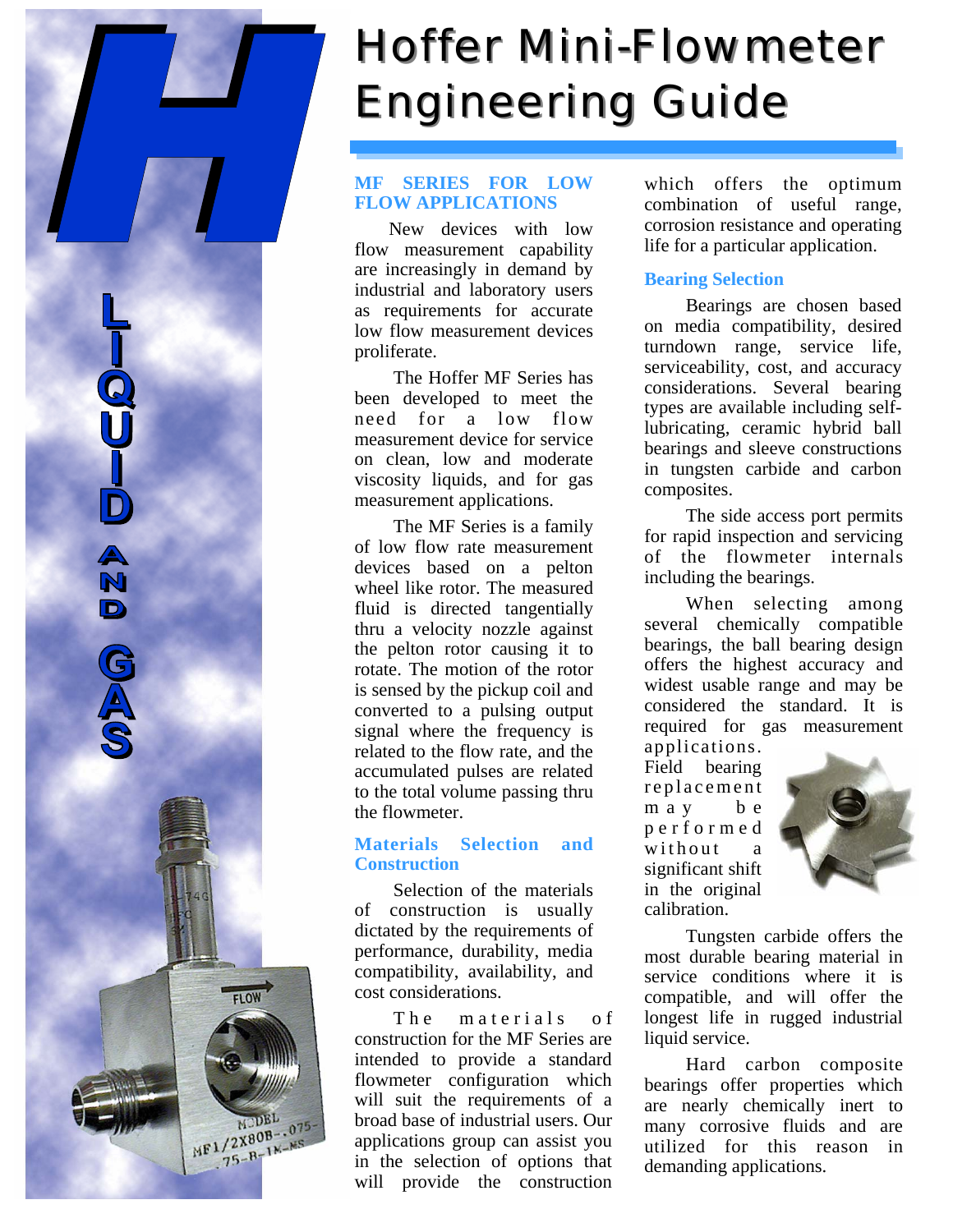#### **Flowmeter Pickup Selection**

The flowmeter pickup coil senses the motion of the rotor and converts it to a pulsing electrical signal which is of a discrete digital nature. Two basic pickup types are offered for use with the MF Series which will satisfy standard electrical interface requirements for turbine flowmeters.

The standard flowmeter pickup is a low drag magnetic type whose self-generating output signal voltage is approximately sinusoidal. The amplitude of the output signal is a function of flow rate, with a minimum signal strength which is greater than 30 mVp-p. The standard maximum frequency ranges at the flowmeter's full scale capacity are offered at 1000, 2000, and 3000 Hz. This signal may be transmitted up to 200 feet without preamplification and is directly compatible with many instruments. A flow range of 10:1 is common with this pickup type on liquid applications.

The Redi-Pulse pickup coil, offered in a magnetic type for the MF Series, includes a selfcontained preamplifier within the pickup coil housing. The pickup





coil produces a conditioned pulse output without the need of a separate signal conditioner and my be transmitted up to 5,000 feet. Since the flowmeter signal is conditioned directly at the flowmeter, this feature offers the benefit of greater noise immunity when transmitting through a noisy environment. When size or weight is an issue, the Redi-Pulse eliminates the need for conventional signal conditioners that are meter mounted in a junction box directly on top of the flowmeter. Redi-Pulse coils are certified with the CE mark for compliance with EMC Directive 89/336/EEC. See Redi-Pulse technical data sheet for more information and detailed specifications on this coil.

#### **Performance Characteristics**

The basic performance characteristics of the Mini-Flowmeter are depicted in Figures 1 and 2. The MF Series establishes a linear response after an initial offset correction when operated at a constant viscosity.

 Over the linear flow range, the input/output characteristic takes the following form:

Equation 1

Frequency=C1 X Flow rate - C2

The  $Mini$ -Flowmeter requires the use of a linearization conditioner available in all Hoffer flow measurement instrumentation. Accuracies of  $\pm 1\%$  of reading typical after initial correction for offset. Better accuracies approaching  $\pm 0.2\%$  are possible using flow computers which can store the entire characteristics of the Mini-Flowmeter.



The K-Factor is the number of pulses per unit volume produced by the flowmeter under a given set of conditions. Repeatability is a measure of the stability of the output under a given set of flowing conditions. The repeatability is defined as the allowable percentage deviation from the stated K-factor. Other performance characteristics include the pressure drop characteristic and output frequency range and are addressed in later sections.

#### **ELECTRONIC LINEARIZATION ACCESSORIES FOR THE MF SERIES**

Several methods are available to reduce the inherent nonlinearity of the MF Series flowmeter. The most economical method of linearization is by offset frequency injection. In this method, a signal equal to the offset frequency of the Mini-Flowmeter is injected electronically to the actual output of the flowmeter. The result effectively shifts the output characteristic to that of the ideal. A number of low cost linearizers are available for Hoffer Signal Conditioners/Converters and Indicator Instrument Series.

 Factory calibrations normally provide the user with a precalibrated Mini-Flowmeter and Converter calibrated to the users specifications.

#### **Hazardous and Weatherproof Coil Enclosures**

The explosion-proof requirements of UL Class I, Div 1 are implemented by enclosing the pickup coil in a suitably rated<br>housing. Signal Conditioner/ Signal Conditioner/ Converters may also be mounted within this enclosure. Addition of an "O" Ring provides an additional NEMA-4 rating. Intrinsically safe meter systems are also available.

#### **Installation Requirements**

The MF Series is capable of sensing fluid flow in one direction only. The flowmeter may be installed with the pickup coil in either a vertical or horizontal position.

Filtration to at least 100 microns is recommended to prolong the life of the flowmeter and prevent damage to the bearings.

Flow pulsation should be minimized through the<br>application of pulsation of pulsation dampeners before the flowmeter.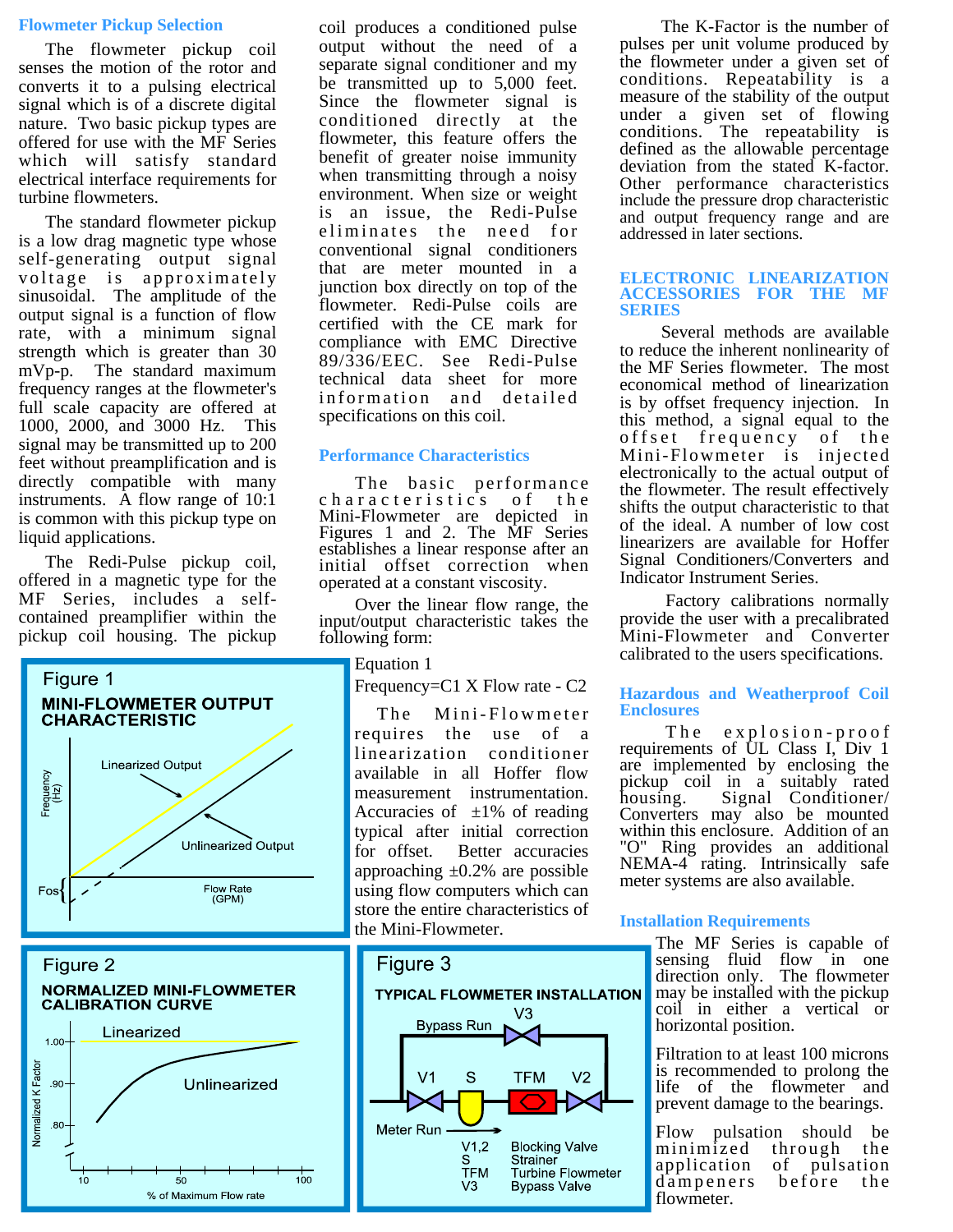#### **Standard Specifications**

**End Fitting Type:** 1/2" MS-33656-8 (Std. others available upon request)

#### **Physical:**

Operating Pressure: 1000 PSI (standard) 6000 PSI (optional)

Operating Temperature:

 Mag. Pickup: -450 to +450º F High Temp. Pickup: -450 to +850º F

#### **Materials:**

|        | Housing: 316 Stainless Steel                    |
|--------|-------------------------------------------------|
|        | Bearing: Ceramic Hybrid Ball Bearings           |
|        | (self-lubricating)                              |
|        | Tungsten Carbide Sleeve                         |
|        | $(optional)*$                                   |
|        | <b>Carbon Composite Sleeve</b><br>$(optional)*$ |
| Rotor: | 17.4 PH (standard)                              |
|        | A30 Stainless Steel (ontional)                  |

 430 Stainless Steel (optional) Ni 200 (optional) Seal: Rulon-J (standard, others

available)

## **MF SERIES FOR LIQUID APPLICATIONS**

The liquid MF Series offers measurement capability from .007 to 3.5 GPM in twelve overlapping ranges for service on clean, low viscosity liquids.

Size selection may be accomplished by referring to Figure 4 after giving Figure 4 after giving<br>consideration to the service, construction, and the maximum allowable pressure drop.

Fluid viscosity effects should be considered when the liquid's temperature will be varying significantly in actual service.

Adequate back pressure on the flowmeter should also be maintained to avoid cavitation which may result in metering errors.

It should be observed that with the standard magnetic pickup, no preamplifier is required in many flow indicator applications and can transmit up to 200 feet. The Redi-pulse mag pickups are available and can transmit up to 5000 feet.

#### **Selection Considerations**

The standard liquid MF Series flowmeter consists of the basic device equipped with a magnetic pickup and self-lubricating ball bearings. The flow rate capability of this configuration is detailed in the size<br>selection chart. This configuration This configuration

# *Figure 4*

*Figure 5* 

# *Flow Rate Capability with Ball Bearings*

|                                                         | Linear Range                      |             |            |             | Repeatable |             | Repeatable |       |
|---------------------------------------------------------|-----------------------------------|-------------|------------|-------------|------------|-------------|------------|-------|
| <b>Flowmeter</b><br><b>Size</b>                         | <b>MIN</b>                        |             | <b>MAX</b> |             | <b>MIN</b> |             | <b>MAX</b> |       |
|                                                         | <b>GPM</b>                        | <b>CC/M</b> | <b>GPM</b> | <b>CC/M</b> | <b>GPM</b> | <b>CC/M</b> | <b>GPM</b> | CC/M  |
| <b>MF20</b>                                             | .015                              | 57          | .049       | 185         | .007       | 26.5        | .065       | 250   |
| <b>MF30</b>                                             | .017                              | 65          | .120       | 450         | .0085      | 32.0        | .150       | 575   |
| <b>MF40</b>                                             | .020                              | 75          | .150       | 575         | .010       | 38.0        | .200       | 750   |
| <b>MF50</b>                                             | .023                              | 85          | .200       | 750         | .013       | 50.0        | .350       | 1325  |
| <b>MF60</b>                                             | .025                              | 95          | .250       | 950         | .015       | 57.0        | .500       | 1900  |
| <b>MF70</b>                                             | .050                              | 190         | .500       | 1900        | .030       | 115         | .750       | 2850  |
| <b>MF80</b>                                             | .075                              | 285         | .750       | 2850        | .040       | 150         | 1.00       | 3750  |
| <b>MF90</b>                                             | .085                              | 325         | .850       | 3200        | .050       | 200         | 1.25       | 4750  |
| <b>MF100</b>                                            | .100                              | 375         | 1.00       | 3750        | .060       | 225         | 1.60       | 6000  |
| <b>MF125</b>                                            | .130                              | 490         | 1.30       | 4900        | .075       | 275         | 2.10       | 8000  |
| <b>MF150</b>                                            | .200                              | 750         | 2.00       | 7500        | .080       | 300         | 3.00       | 11500 |
| <b>MF175</b>                                            | .300                              | 1150        | 3.00       | 11500       | .100       | 375         | 3.50       | 13250 |
| $\mathbf{x}_{\text{new}}$ and $\mathbf{x}_{\text{new}}$ | <b>Contract Contract Contract</b> |             |            |             |            |             |            |       |

When tungsten carbide or carbon composite sleeve bearings are specified, only the linear ranges are available as the minimum flow rate is affected due to bearing drag. The MF20 and MF30 are not available with sleeve bearings.

# *Gross Pressure Drop Characteristic on Water for the MF Series on Liquid Service*



was designed for serviceability. The ball bearings may be replaced in the field with no special tools or repair skills.

 The widest flow turndown range and best performance on viscous service is achieved with a ball bearing design . The sizing chart lists the usable range for this construction. The linear range listed is that range over which the flowmeter frequency characteristic will maintain the  $\pm 1\%$  linearity

limits to a straight line at a constant viscosity after offset correction.

 Sleeve bearing designs are available for the MF 40 to 175 sizes. The ruggedness of the tungsten carbide configurations makes it attractive for industrial applications requiring long life. Carbon composite bearing designs may be used in corrosive applications. Such designs will offer greater operating life if sized to operate toward the bottom of the flowmeter range.